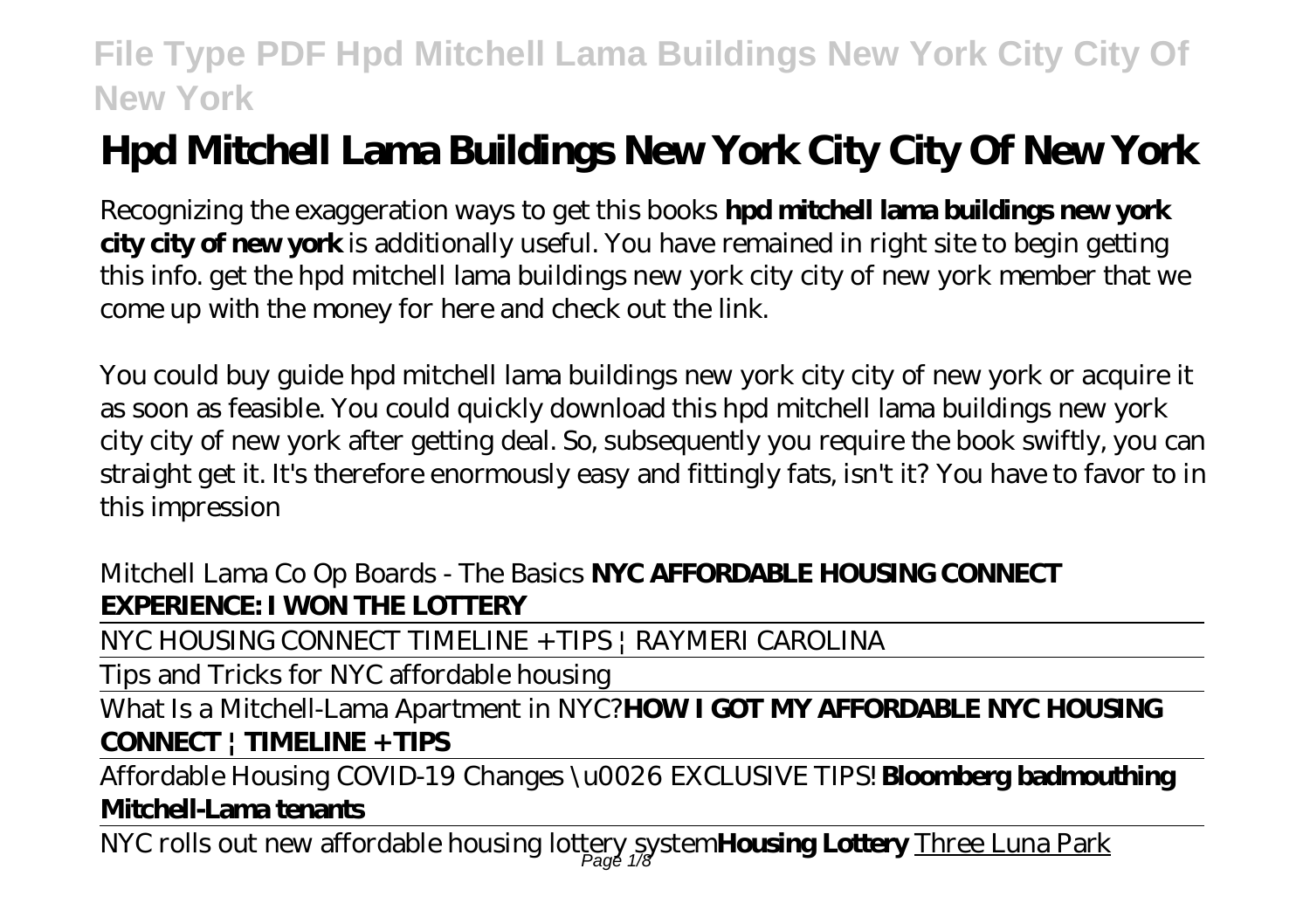Housing Corp. Officials Indicted for Mitchell-Lama Bribery Scheme Reviewing Mitchell Lama: The Past, Present and Future of Affordable Housing in NYC

My \$3,500 Manhattan Apartment ( 1 Bedroom Tour ) How To Get Section 8 Immediately How to Get Low Income Housing Fast - Housing Waiting List Secrets **Empty Affordable NYC Apartment Tour \u0026 Pricing Details | All Things Ashley N I Paid \$217.00 Rent 2 Bed 2 Bath \u0026 Why I Moved Out ||Vlog 14|| (Low Income Apartment)** 350 Square Foot NYC Studio Apartment Tour How to apply for Low Income Affordable Housing in NYC **\$1200 NYC APARTMENT/CONDO TOUR NYC APARTMENT TOUR 2020 | RAYMERI CAROLINA Section 8 Secret - How to get Section 8 Housing Assistance** *Senator Montgomery Addresses Mitchell Lama Residents Applying to a New York City Affordable Housing Lottery: Video Guide 3333 Broadway - Saving the Mitchell Lama Program* **HPD in NEW YORK CITY - Should I register the building or not ?**

NYC Housing Lottery*What may happen after NYC Affordable Housing Interview -UPDATE* **Steps to follow when you are contacted for Low Income Housing Lottery (Affordable Housing in NYC)**

Affordable Housing WorkshopHpd Mitchell Lama Buildings New

Masaryk Towers, a 1,105-unit Mitchell-Lama cooperative The Mitchell-Lama program provides affordable rental and cooperative housing to moderate- and middle-income families. The program was sponsored by New York State Senator MacNeil Mitchell and Assemblyman Alfred Lama, and was signed into law in 1955.

Mitchell-Lama Program - HPD - New York City Page 2/8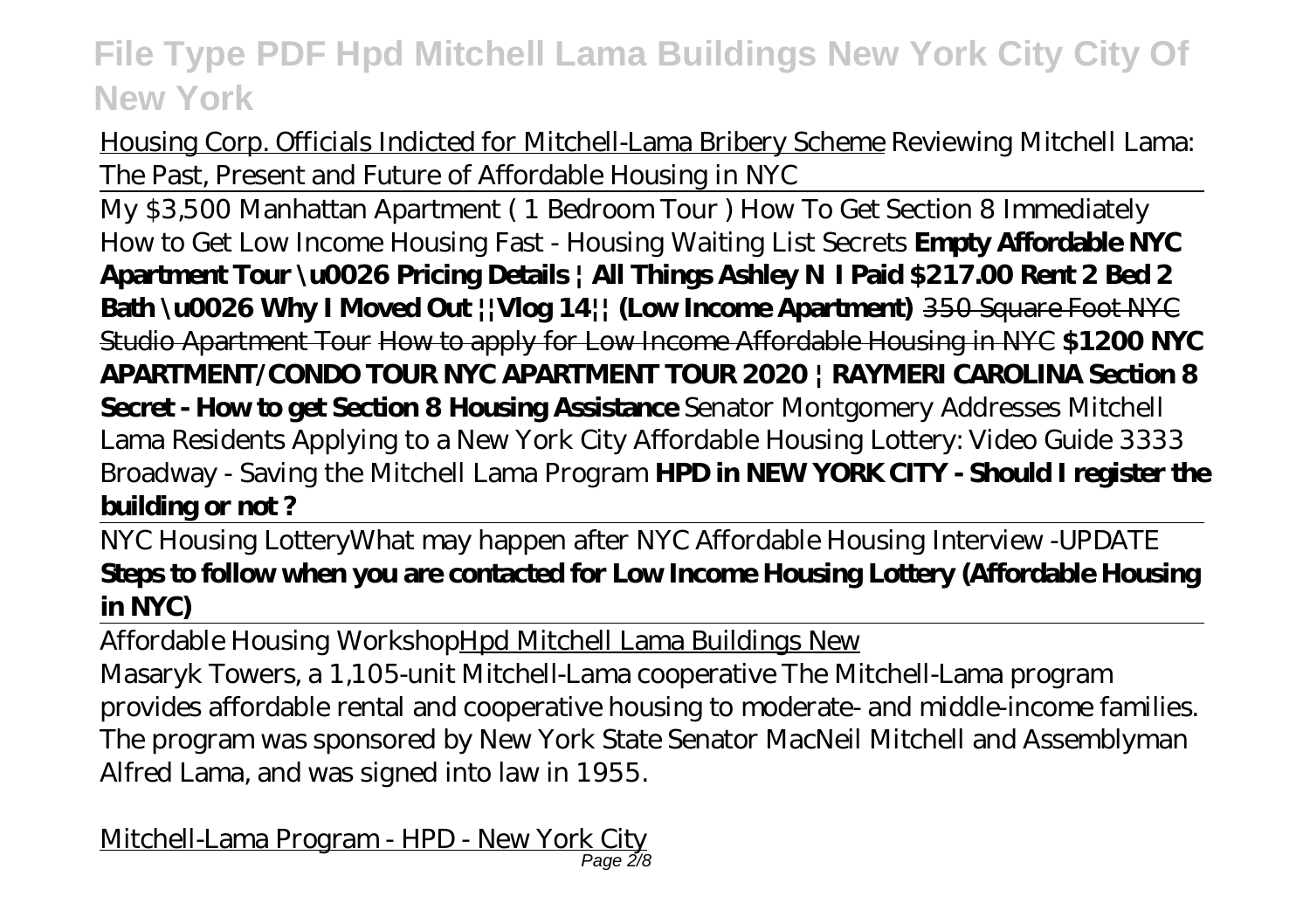referred to as "HPD", (1) an application for approval of the site and sponsors, (2) evidence of financial ability and other qualifications, and (3) such other data or information as HPD shall require. Applications, financial data and information

#### This unofficial version of the current Mitchell-Lama rules ...

The Division of Housing Supervision is responsible for overseeing City-supervised Mitchell-Lama developments. HPD works directly with project sponsors, building owners, coop Boards of Directors, property managers, HPD's partners, and internal HPD loan programs to ensure the financial viability, physical integrity and regulatory compliance of nearly 100 Mitchell-Lama developments, consisting of approximately 45,000 units of affordable housing.

#### HPD - Mitchell-Lama Property Management RFQ

lama buildings new york city city of new york colleague that we allow here and check out the link. You could purchase lead hpd mitchell lama buildings new york city city of new york or acquire it as soon as feasible. You could quickly download this hpd mitchell lama buildings new york city city of new york after getting deal.

#### Hpd Mitchell Lama Buildings New York City City Of New York ...

eighty-four (184) Mitchell-Lama buildings within the City of New York. The Mitchell-Lama Application Process UNITED STATES DISTRICT COURT EASTERN DISTRICT OF NEW YORK Overview. The Mitchell-Lama Program provides housing across New York State that is affordable to the middle class. It was created by the Limited Profit Housing Act in 1955,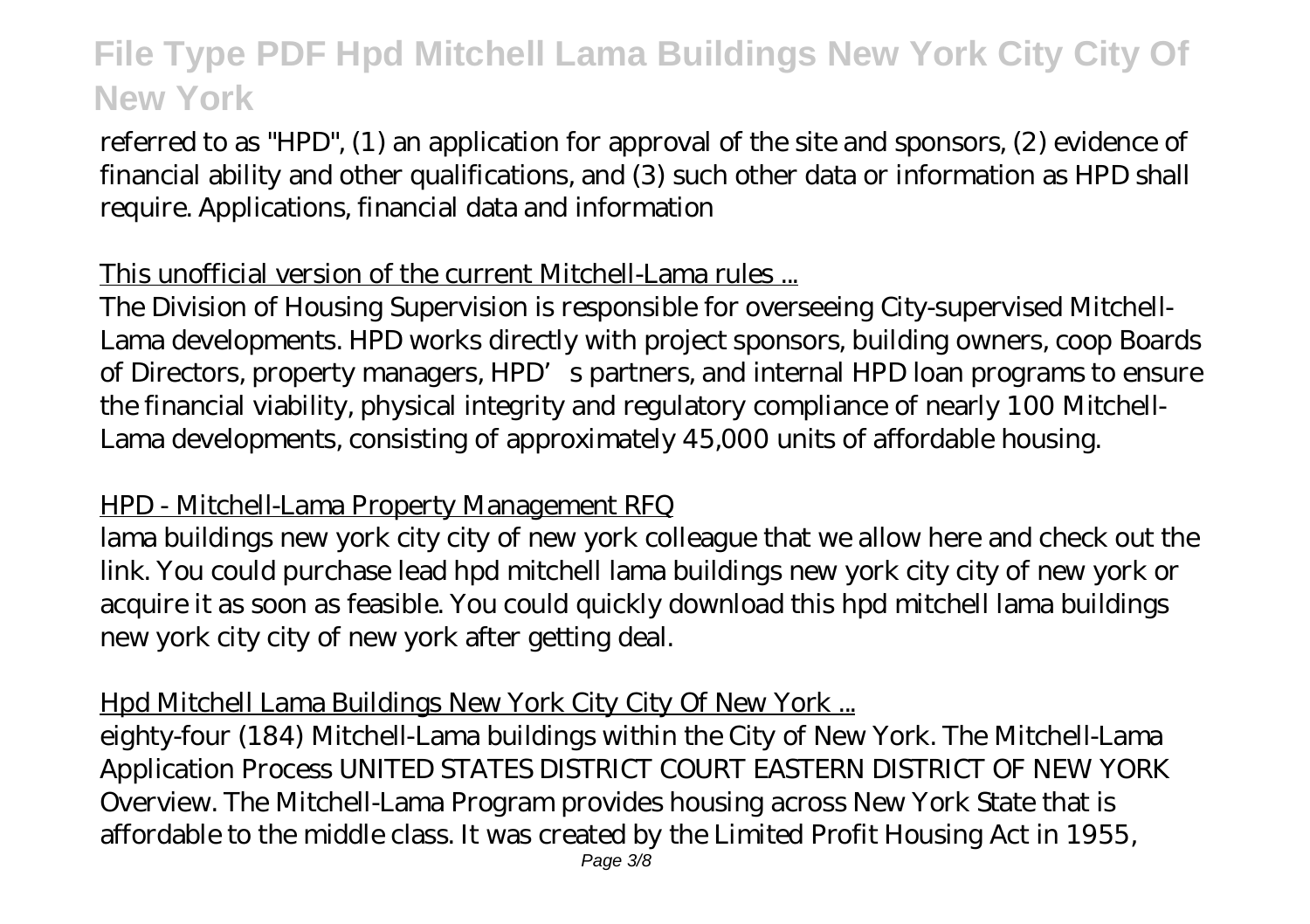#### which was

#### Hpd Mitchell Lama Buildings New York City City Of New York ...

The Mitchell-Lama program provides affordable housing to New Yorkers across the state; in the five boroughs, 93 of those developments are presided over by the city's Department of Housing...

Mitchell-Lama applicants pay thousands, with 'virtually no ...

748 UNITS • MITCHELL-LAMA PROGRAM, NYC HPD. Constructed in two stages, the 750-unit complex is composed of a pair of towers that are 22 and 27 stories, and low-rise duplex buildings. The diagonal corners designed into the tower blocks result in some interesting configurations and exposures for the living rooms, as well as softening the impact of the development on the Second Avenue streetscape.

#### East Midtown Plaza — Davis Brody Bond

ADEE TOWERS New Bedford Management Corp. 3000 Bronx Park East Cooperative None Open Open Open None 210 E. 23rd Street, 5th Floor Bronx, New York 10467 New York, New York 10010 (718) 882-2900 (212) 674-6123 ... NYC MITCHELL-LAMA DEVELOPMENTS WITH OPEN EXTERNAL WAIT LISTS (Rev 8-14-2020)

#### NYC MITCHELL-LAMA DEVELOPMENTS WITH OPEN ... - New York City A project is defined as one or more buildings under one executed and recorded regulatory Page  $4/8$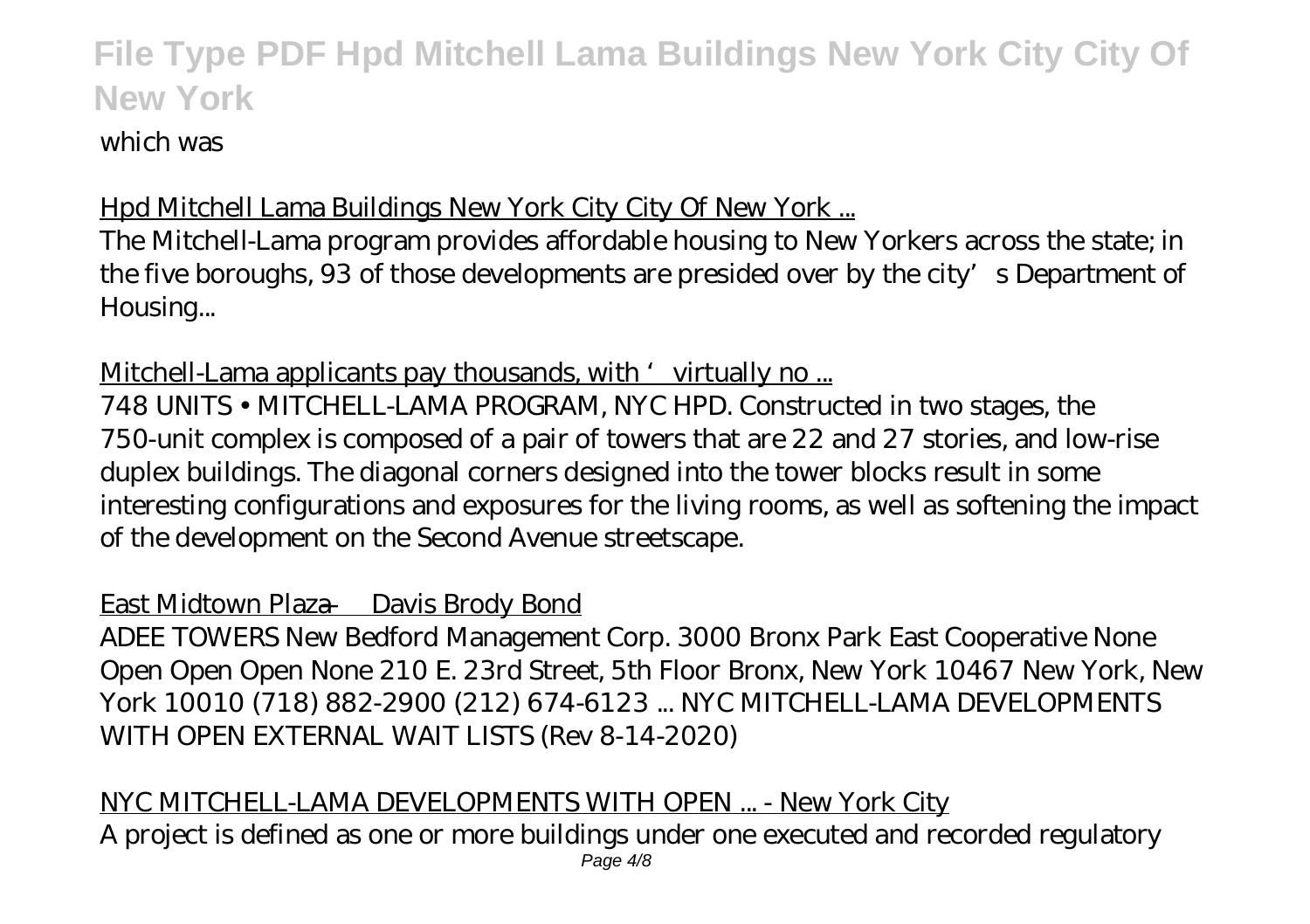agreement, Mitchell Lama non-dissolution rider or equivalent document with HPD or HDC. 6. WHAT TYPES OF HPD/HDC PROJECTS MAY PARTICIPATE? Any HPD or HDC-assisted building is eligible as long as it meets the criteria described above.

#### Multifamily Water Assistance Program for ... - New York City

Overview. The Mitchell-Lama Program provides housing across New York State that is affordable to the middle class. It was created by the Limited Profit Housing Act in 1955, which was championed by Manhattan State Senator MacNeil Mitchell and former Brooklyn Assemblyman Alfred Lama. New York State Homes and Community Renewal plays an oversight role for existing Mitchell-Lama developments, and works with owners as they near the end of their 20-year affordability requirements to provide low ...

Mitchell-Lama Program Information | Homes and Community ... A group of New Yorkers allege the city and its Dept. of Housing Preservation and Development have failed to fairly and consistently administer the Mitchell-Lama affordable housing program.

Class Action Filed Over New York City, HPD's 'Deliberate ...

HPD spokesman Matthew Creegan said, "Mitchell-Lamas are a vital source of affordable housing for New Yorkers, and over the past year HPD has revamped the organizational structure of the team that...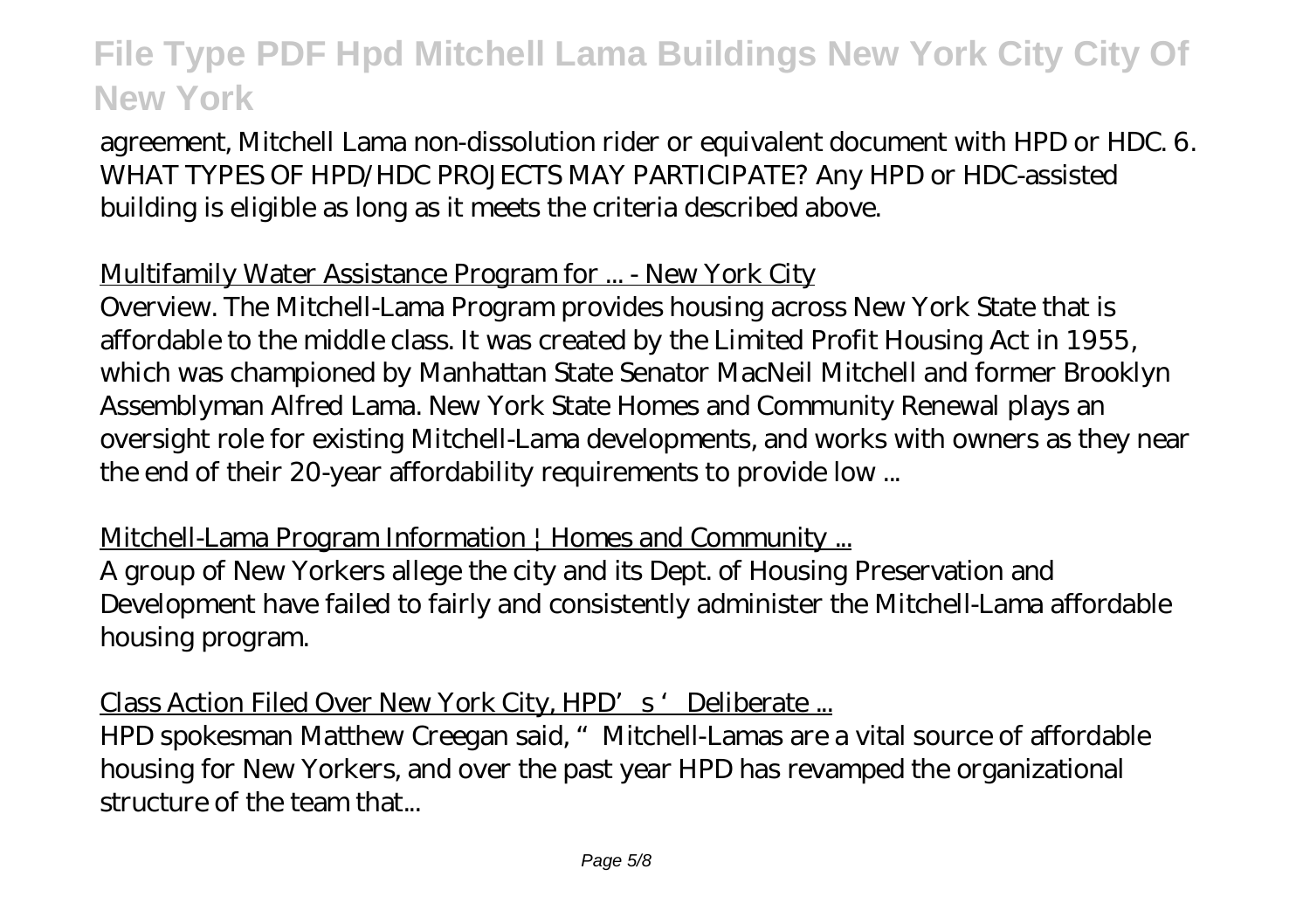#### City overhauls Mitchell-Lama middle income housing program ...

Some residents of Mitchell-Lama apartments in New York City make far more than the program's maximum allowed incomes and pay a modest monthly surcharge as their only penalty, according to an audit released today by New York State Comptroller Thomas P. DiNapoli. The audit found the New York City Department of Housing Preservation and Development (HPD) has not done enough to verify that residents are reporting their true income and are paying the correct surcharge when their income exceeds ...

#### DiNapoli: Audit Finds NYC Needs to Improve Income ...

nyc hpd Dec 30, 2019 · 6 min read New affordable buildings in 2019: St. Augustine Terrace & Crossroads Plaza in the Bronx and HANAC Corona & One Flushing in Queens (clockwise from upper-left).

#### HPD in 2019: A Year in Photos. Snapshots of our work over ...

hundred eighty-four (184) Mitchell-Lama buildings within the City of New York. The Mitchell-Lama Application Process 26. In order to ensure fairness in the application process for apartments in developments overseen by HPD, the City has enacted rules and regulations which are set forth in Title 28, Ch. 3, of the Rules of the City of New York ("RCNY") (hereafter the "Mitchell-Lama Rules").

#### UNITED STATES DISTRICT COURT EASTERN DISTRICT OF NEW YORK

The Mitchell-Lama program was created in 1955 to provide affordable rental and cooperative Page 6/8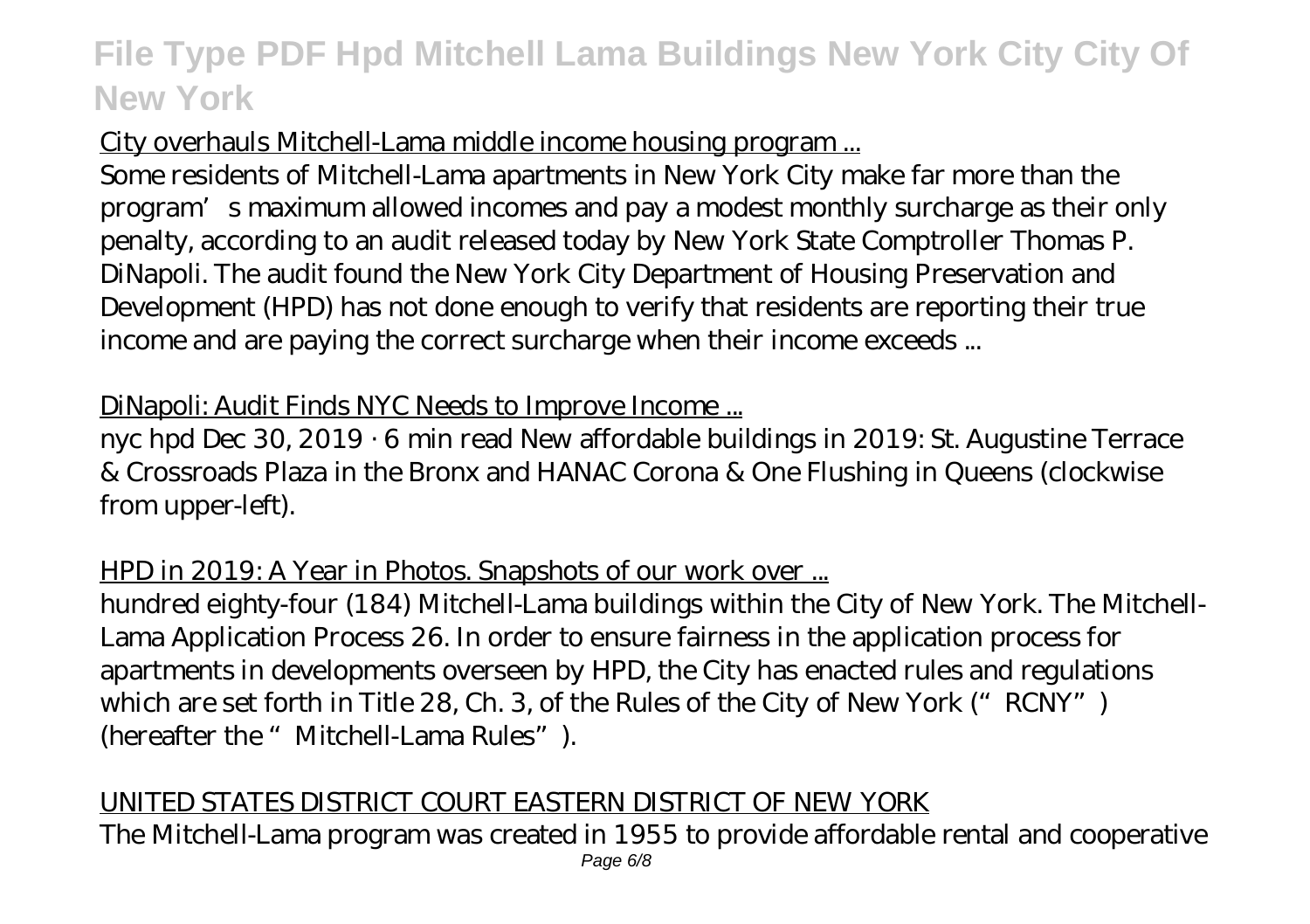housing to moderate income families. In New York City, there are 97 HPD-supervised Mitchell-Lama rental and limited equity cooperative developments, with more than 45,000 total units.

#### Enforcement of Mitchell-Lama Surcharge Provisions | Office ...

The government's Mitchell-Lama program was designed in the 1950s to provide affordable rental and cooperative housing to moderate- and middle-income families throughout New York City and the...

#### NYC sued in affordable housing program 'scam' - New York ...

New York City Department of Housing Preservation and Development - Vicki Been, Commissioner Mitchell-Lama buildings, that are not overseen by New York State Homes and Community Renewal, are governed by New York City Department of Housing Preservation and Development. For HPD rules and regulation of Mitchell-Lamas, please refer to this website: HPD Mitchell-Lama Rules.

#### HPD – Members of cu4ml Blog

In addition, new HPD rules governing Mitchell-Lama coops should require funds for a feasibility study to come from a special assessment from shareholders and not from the general operating or reserve funds. Positive steps are necessary to keep Mitchell-Lama coops affordable.

#### NYC Rules